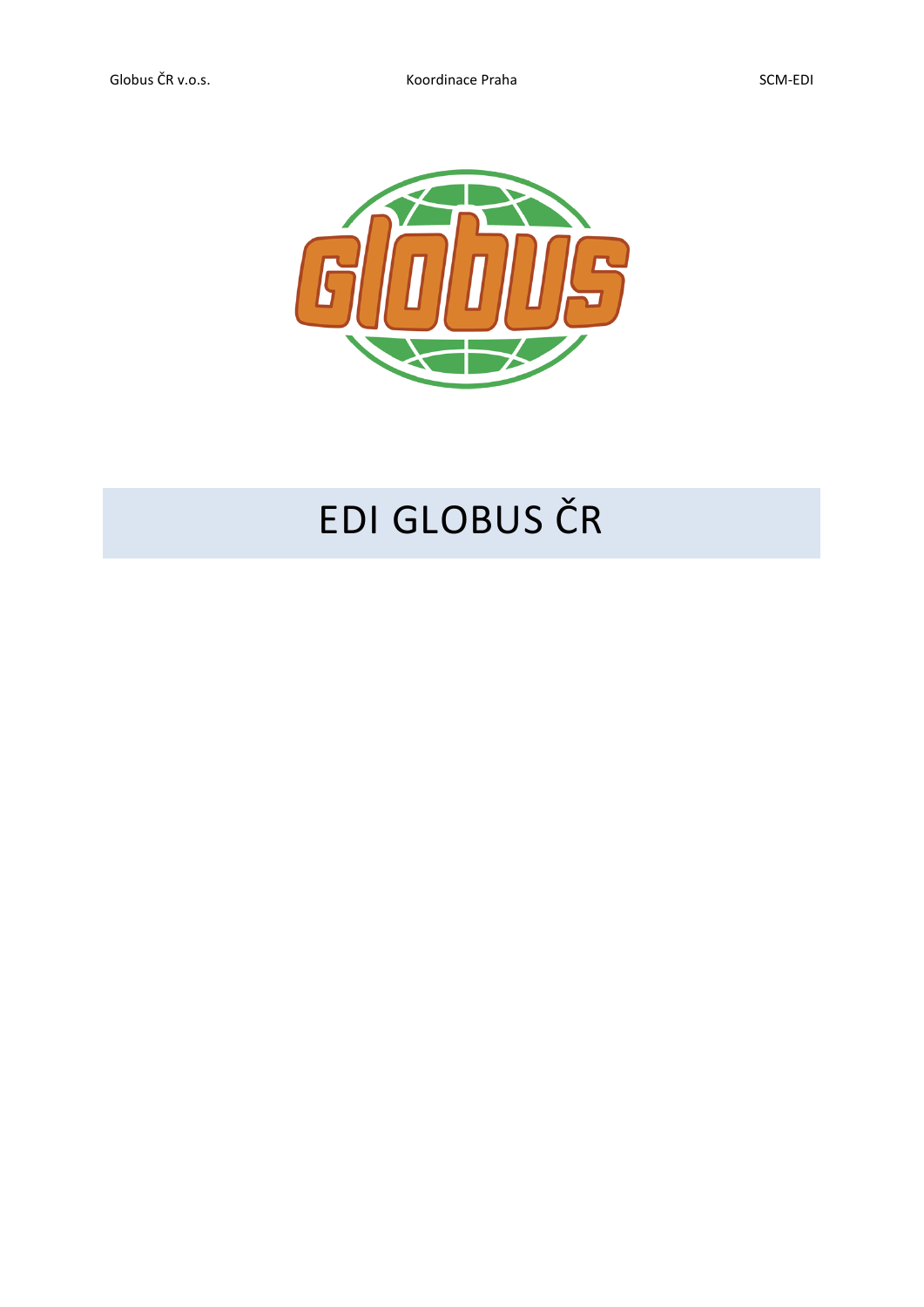Globus ČR v.o.s. SCM-EDI SCM-EDI Koordinace Praha SCM-EDI SCM-EDI

|                                     | <b>Company name GLOBUS ČR, v.o.s.</b>              |
|-------------------------------------|----------------------------------------------------|
|                                     | <b>Street   Kostelecká 822/75</b>                  |
|                                     | <b>ZIP code and city</b> 196 00 Praha 9 - Čakovice |
| <b>GLN Globus Head Office Praha</b> |                                                    |
|                                     | (invoice GLN) 8594031170006                        |

| <b>Globus division</b>                                                                                                    | Main GLN (NAD+DP)<br>*For GASTRO in NAD+OB | <b>GLN</b> for section<br><b>GASTRO (NAD+DP)</b> | <b>Address</b>                                  |
|---------------------------------------------------------------------------------------------------------------------------|--------------------------------------------|--------------------------------------------------|-------------------------------------------------|
| <b>HM Brno</b>                                                                                                            | 8594031170013                              | 8594031171010                                    | Hradecká 40, Brno Ivanovice, 62100              |
| <b>HM Praha Č. Most</b>                                                                                                   | 8594031170020                              | 8594031171027                                    | Chlumecká 765/6 Praha 9 – Černý<br>Most, 19819  |
| <b>HM Praha Zličín</b>                                                                                                    | 8594031170037                              | 8594031171034                                    | Sárská 133/5, Praha 5 – Zličín,<br>15521        |
| <b>HM Pardubice</b>                                                                                                       | 8594031170044                              | 8594031171041                                    | Poděbradská 293, Pardubice, 53009               |
| <b>HM Praha Čakovice</b>                                                                                                  | 8594031170051                              | 8594031171058                                    | Kostelecká 823, Praha 9 – Čakovice,<br>19600    |
| <b>HM Liberec</b>                                                                                                         | 8594031170068                              | 8594031171065                                    | Sousedská 600, Liberec XI, 46011                |
| <b>HM Ostrava</b>                                                                                                         | 8594031170075                              | 8594031171072                                    | Spojovací 326, Ostrava, 72527                   |
| <b>HM Olomouc</b>                                                                                                         | 8594031170082                              | 8594031171089                                    | Pražská ul., Olomouc 9, 77900                   |
| HM Č. Budějovice                                                                                                          | 8594031170099                              | 8594031171096                                    | České Vrbné 2327,<br>České Budějovice, 37011    |
| <b>HM Chomutov</b>                                                                                                        | 8594031170105                              | 8594031171102                                    | Černovická 5430, Chomutov, 43001                |
| <b>HM Plzeň - Chotíkov</b>                                                                                                | 8594031170112                              | 8594031171119                                    | Chotíkov, Chotíkov, 33017                       |
| <b>HM Opava</b>                                                                                                           | 8594031170129                              | 8594031171126                                    | Těšínská 83, Opava, 74601                       |
| <b>HM Karlovy vary</b>                                                                                                    | 8594031170143                              | 8594031171140                                    | Obchodní 30, Jenišov u Karlových<br>Varů, 36211 |
| HM Ústí n. L.-Trmice                                                                                                      | 8594031170150                              | 8594031171157                                    | Tyršova 869, Ústí nad Labem 40004               |
| <b>HM Havířov</b>                                                                                                         | 8594031170198                              | 8594031171164                                    | U Skleníků, Havířov-Prostřední<br>suchá 73564   |
| *In case of GASTRO it is necessary to state both GLN numbers in segment NAD+DP (delivery place) and in NAD+OB (purchaser) |                                            |                                                  |                                                 |

| <b>Distribution centres</b> | Main GLN (NAD+DP)<br>*For Dašice in NAD+OB | <b>GLN Dašice</b><br>$(NAD+DP)$ | <b>Address</b>                              |
|-----------------------------|--------------------------------------------|---------------------------------|---------------------------------------------|
| <b>DC Jirny</b>             | 8594031177548                              |                                 | Poděbradská 607, Jirny 25090                |
| <b>Dašice</b>               | 8594031177548                              | 8594031171751                   | Křičenského 451, Dašice v Čechách,<br>53303 |

| Technical support dept. SCM-EDI |                   |  |
|---------------------------------|-------------------|--|
| Main contact email              | edi@globus.cz     |  |
| Phone (MO-FRI 8:00-16:30 CET)   | 00420 724 655 884 |  |